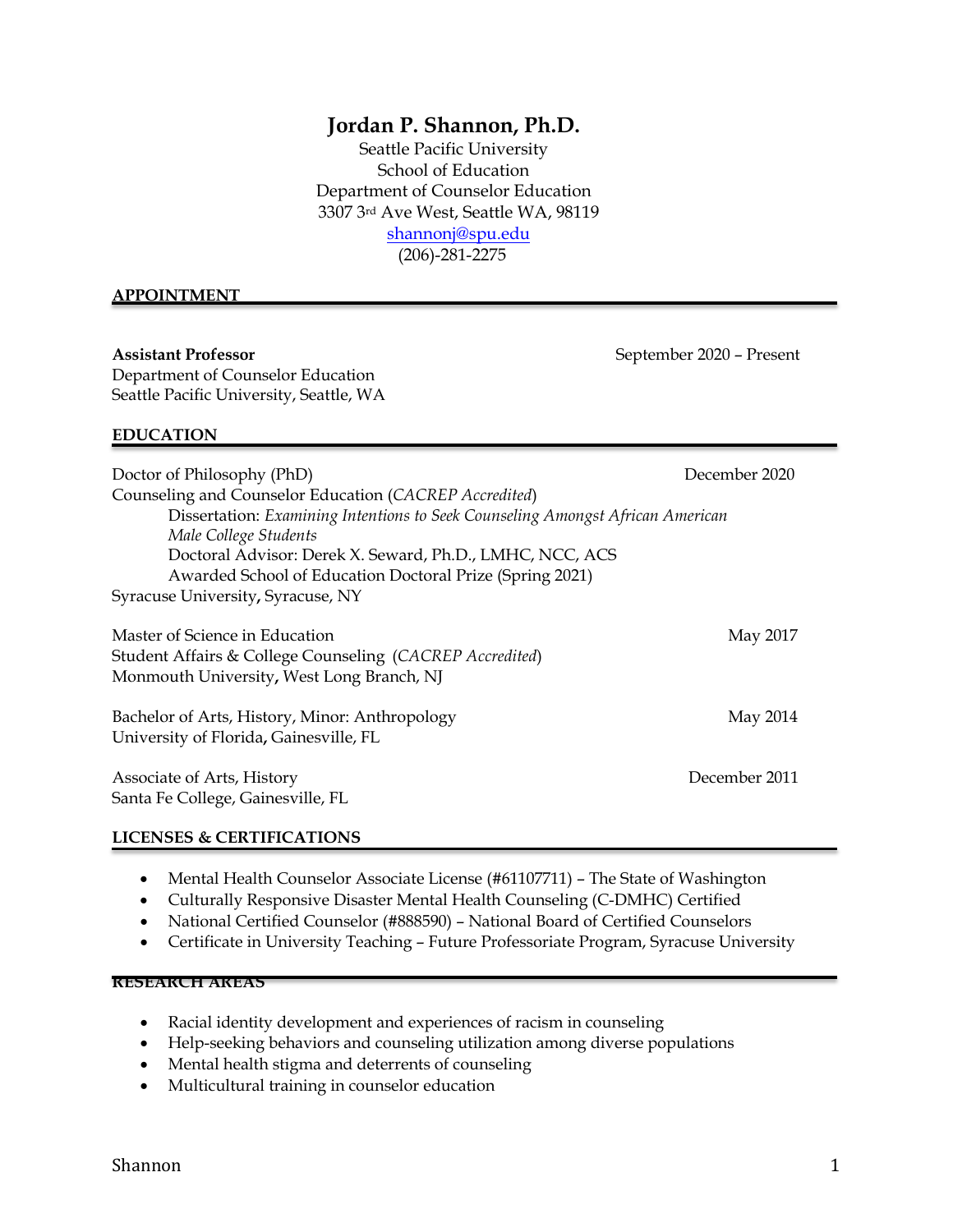#### **REFEREED PUBLICATIONS**

- 10. **Shannon J.** (Under Review). Intentions and Behaviors: Assessing Counseling Utilization in African American Men.
- 9. **Shannon, J.** (Under Review). Help-Seeking and African American Male College Students: An Integrative Review.
- 8. Green, D. A., Evans, A. M., Hornsby, T., Boulden, R. A., **Shannon, J.,** Ford, D. J., & Landrum, D. (In revision) Black Racial Identity and Vicarious Traumatization from Exposure to Undue Police Violence
- 7. **Shannon, J.,** Seward, D. X., Liu, Y., & Luke, M. (2022). Stigma, help-seeking, and counseling with African American male college students. *Journal of Counseling & Development*, 1–12. <https://doi.org/10.1002/jcad.12435>
- 6. Malott, K. M., Paone, T. R., **Shannon, J.** & Barr, J. (2021). From Awareness to Commitment and Action: A longitudinal Study of a Race-Based Counseling Course. *Journal of Multicultural Counseling & Development, 00,* 1-9. <https://doi.org/10.1002/jmcd.12232>
- 5. **Shannon, J.** (2020). Using Moonlight to Explore Intersectionality in Counselor Education. *Journal of Creativity in Mental Health, 15(*4) 535-545.<https://doi.org/10.1080/15401383.2020.1740633>
- 4. **Shannon, J.** (2019). Deconstructing an Existential form of Therapy: A Review. *Romanian Journal of Counseling, 5*(1), 59-82. [https://doi.org/342479961](https://www.researchgate.net/profile/Jordan_Shannon2/publication/342479961_Deconstructing_an_Existential_form_of_Therapy_A_Review/links/5ef63b57299bf18816e8a997/Deconstructing-an-Existential-form-of-Therapy-A-Review.pdf)
- 3. **Shannon, J.** (2019). Gender Differences or Gendered Differences: Understanding the Power of Language in Training and Research in Supervision. *International Journal for the Advancement of Counselling, 41* (4), 598-608 <https://doi.org/10.1007/s10447-019-09380-y>
- 2. Paone, T. R., Malott, K. M., Pulliam, N., & **Shannon, J.** (2019). Experiences of counselor students of color in the classroom: A qualitative study. *Race Ethnicity and Education,* 1-17. [10.1080/13613324.2019.1579186](https://doi-org.libezproxy2.syr.edu/10.1080/13613324.2019.1579186)
- 1. Pulliam, N., Paone, T.R., Malott, K.M., & **Shannon J.** (2019). The Experiences of Students of Color at a Predominately White Institution: Implications for Counselor Training. *Journal of Multicultural Counseling & Development, 47* (4), 239-255. <https://doi.org/10.1002/jmcd.12156>

#### **MANUSCRIPTS IN PROGRESS**

- Seward, D. X**., Shannon, J.,** & Luke, M. (In preparation). Dynamics of Co-Leadership Development in a Training Group. Working paper to be submitted to the *Journal for Specialists in Group Work*
- **Shannon, J.** (In preparation). Religious Affiliation and Self-Construal as Predictors of Counseling Utilization in Black men. Working Paper to be submitted to *Counseling & Values*

**Shannon, J.** (In preparation). Help-Seeking Research in Counseling Psychology and Counselor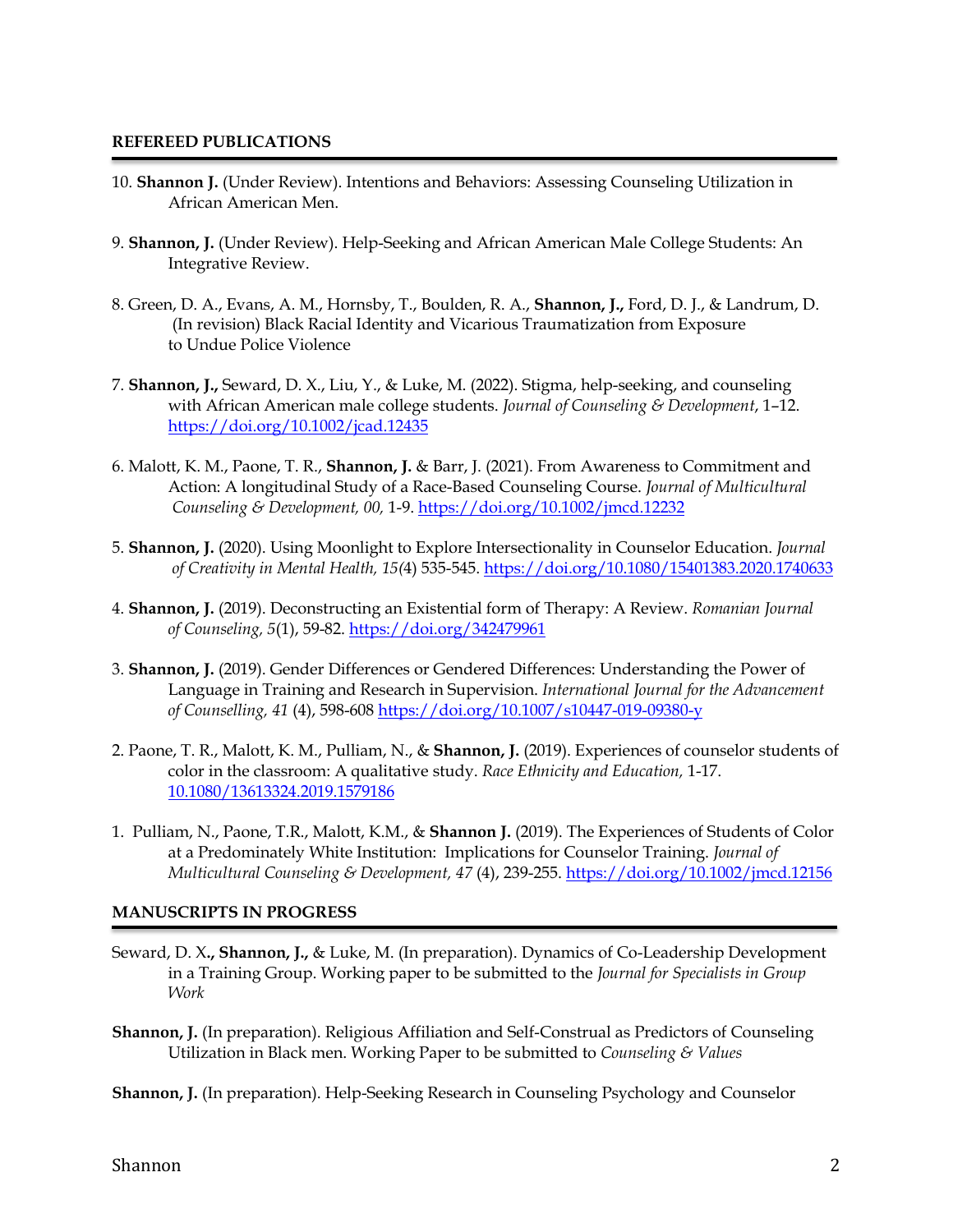Education [Empirical Investigation]. Working paper to be submitted to *Journal of Counseling and Development*

- **Shannon, J.** (In preparation). Constructing the Counselor in Student Affairs: A Qualitative Study. Working paper to be submitted to *NASPA Journal*
- **Shannon, J.** (In preparation). The Psychological Complexity of Shame and the Church. Working paper to be submitted to the *Teleios Journal*

# **BOOK CHAPTERS, REVIEWS & ADDITIONAL PUBLICATIONS**

- 9. Rosenfield, A., Edwards, C, N., & **Shannon, J.** (in press) Online Counseling Service Delivery. In C. Edwards & M. Graham (Eds.), *Foundations of School Counseling: Innovation for Professional Practice,* New York: Springer Publishing Co.
- 8. **Shannon J.** (2022). Ten Myths about Seeking Counseling. [Invited Editorial]. *OnPoint Newsletter,* School of Education, Seattle Pacific University. [https://spu.edu/academics/school-of-education/about/newsletter-archive/mar-](https://spu.edu/academics/school-of-education/about/newsletter-archive/mar-%092022?mc_cid=61da85c350&mc_eid=bfa4584846)[2022?mc\\_cid=61da85c350&mc\\_eid=bfa4584846](https://spu.edu/academics/school-of-education/about/newsletter-archive/mar-%092022?mc_cid=61da85c350&mc_eid=bfa4584846)
- 7. Kim, P. Y., **Shannon J.,** Rivera, P. (2022). When the Professional Becomes Personal: Opportunities and Challenges for Faculty of Color Teaching DEI Courses. [Online Blog]. *. Christ Animated Learning Blog,* Christian Scholar Review. <https://christianscholars.com/guest-post-a-volcanic-tightrope/> \**Third most read blog piece on Christian Scholars Review in March 2022*
- 6. Edwards, C., **Shannon, J.,** Bauman, C. (in press) Persons Who Identify as Lesbian, Gay, Bisexual, Transgender, and Questioning. In Tiffany Lee (Ed.) *Embracing Diversity: Treatment and Care in Addictions Counseling,* 2nd Edition.
- 5. Mvududu, N., & **Shannon J.,** (in press) Chapter 10: Descriptive Statistics. In Trevor Buser and Sandy Gibson (Eds.) *Reimagining Research: Engaging Research, Data and Program Evaluation in Counseling Practice,* New York: Routledge
- 4. **Shannon, J., &** Sasso, P. A. (in preparation) Multiracial Men and Masculinities, In Pietro Sasso and Derrick Paladino (Eds.) *Expanding Classifications Complicating Multiracial Masculinities in College Men*
- 3. **Shannon J.** (2019). Moonlight (Barry Jenkins). [Review of the film Moonlight, 2016, by B. Jenkins] *The Counselor's Bookshelf: Music*. Greensboro, NC: Chi Sigma Iota, International.
- 2. **Shannon, J.** (2019). A note from the President. *Freudian Slip – CSI Chapter Newsletter*
- 1. **Shannon, J**. (2017). Diamonds in the rough: Mentoring Black Students for the Professoriate. *NARACES Graduate Student Bulletin, 1,* 2-3.

#### **REFEREED PRESENTATIONS**

**\****Denotes Student Presenter*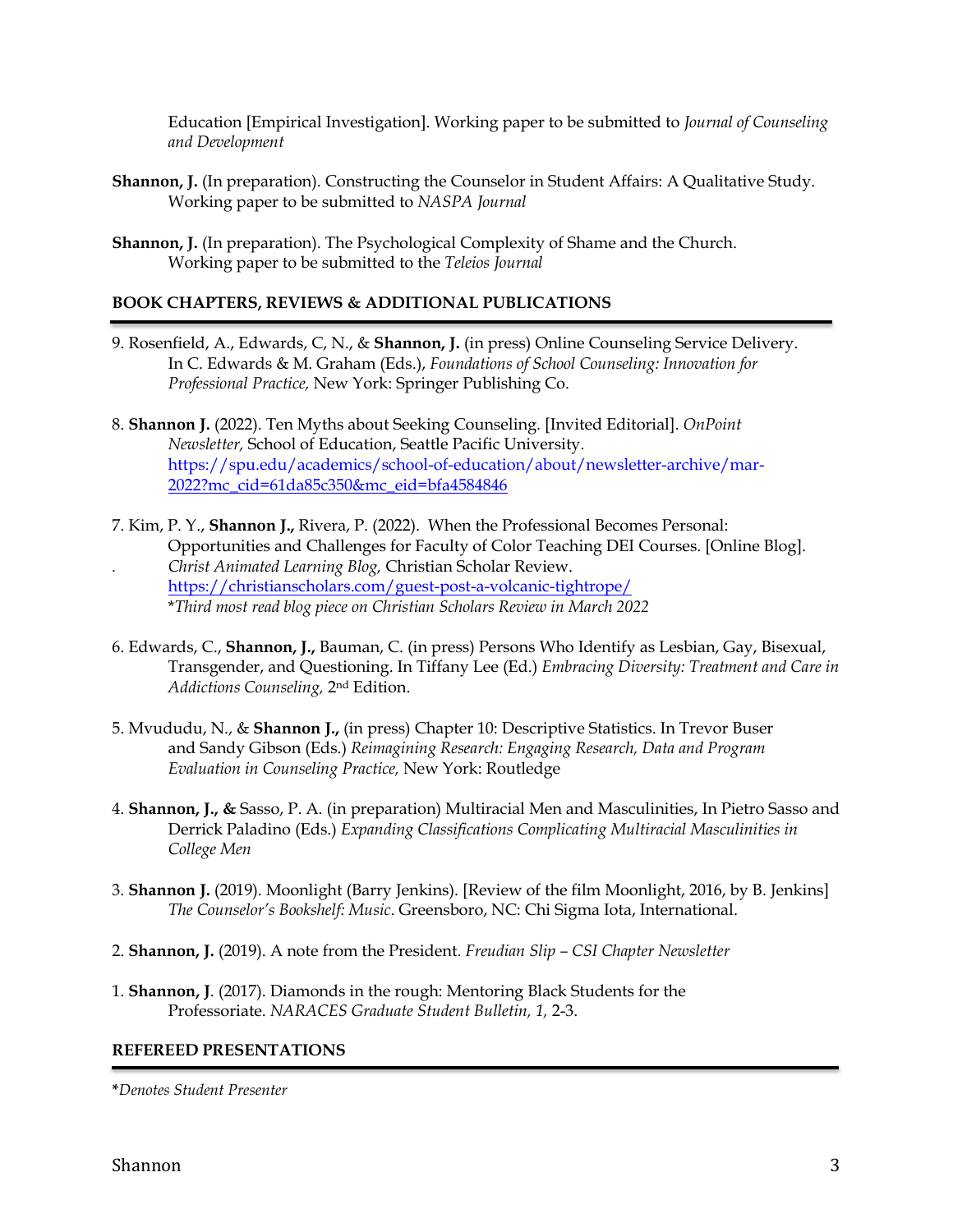- **Shannon, J.** (2022, October). *I am going, despite the stigma: African American men's help-seeking in counseling*. Educational Session submitted to the Western Association of Counselor Education and Supervision (WACES) regional conference, Portland, OR
- **Shannon, J.** (2021, October). *Stigma and Help-Seeking amongst African American Men: Implications for Counseling and Counselor Education*. Poster Session presented at the Association of Counselor Education and Supervision (ACES) national conference, Atlanta, GA
- **Shannon, J.** (2021, October). *Defining Help-Seeking in Counseling and Counselor Education.* Poster Session presented at the Association of Counselor Education and Supervision (ACES) national conference, Atlanta, GA
- **Shannon J.,** \*Yassin, N., & Edwards, C. (2021, September*). More than my Screen: Meeting the Counseling Needs of Students of Color in COVID-19*. Educational Session presented at the 2021 Black Mental Health Symposium, Virtual Conference
- **Shannon J.** (2021, March) *Factors of Counseling Utilization amongst African American Male College Students*. Educational Session waitlisted at the American Counseling Association national conference, Orlando, FL.
- **Shannon, J.** (2020, November). *Predicting Intentions to Seek Counseling amongst African American Male College Students.* Educational Session accepted at Western Association for Counselor Education and Supervision Regional Conference, Tucson, AZ, United States. (Conference canceled due to COVID-19 Outbreak)
- **Shannon J.,** Seward D. X., & Luke, M. (2019, October). *Dynamics of Co-Leadership Development in an Experiential Training Group.* Poster Session presented at the Association for Counselor Education and Supervision (ACES) national conference, Seattle, WA
- **Shannon J.** (2019, October). *From Awareness to Commitment and Action: Longitudinal Impact of a Race-Based Counseling Course.* Educational Session Presented at the Association for Counselor Education and Supervision (ACES) national, conference, Seattle, WA
- **Shannon, J.** & Bruner, S. L. (2019, March). *Excellence as Unifying Marker in the Counseling Profession.* Poster session presented at the American Counseling Association (ACA) national conference, New Orleans, LA
- **Shannon, J**. (2018, June). *I Am Because We Are: Utilizing Black Existentialism in the Counseling Profession.* Educational Session presented at the Association of Humanistic Counseling (AHC) national conference, St. Petersburg, FL
- **Shannon, J.** (2018, September) *A Scenic View: Using Moonlight to expand Multicultural Education.* Educational Session presented at the North Atlantic Region of Counselor Education and Supervision (NARACES), Burlington, VT
- Malott, K. M., Pulliam, N., & **Shannon J**. (2018, September) *Get Moving: Our Top Three Social*  Justice Activities to Transform the Classroom. (Accepted) North Atlantic Region of Counselor Education and Supervision (NARACES), Burlington, VT
- Malott, K. M., & **Shannon, J. (**2017, October). *Heightened Awareness is Good…but Not Enough: Teaching our students to become Antiracist Advocates.* Educational session presented at Association for Counselor Education and Supervision (ACES) national conference, Chicago, IL
- Paone, T. R., Malott, K M., Pulliam, N., & **Shannon J.** (2017, October). *One of the Only:*  Experiences of Students of Color in Two Multicultural Counseling Courses. Educational session presented at Association for Counselor Education and Supervision national conference (ACES), Chicago, IL
- Gomez, J. & **Shannon, J.** (2017, June) *The Road Less Traveled: Navigating Intersectionality in Higher Education.* Educational Session presented at North American Student Personnel Administrators (NASPA) Region II conference, Pittsburgh, PA
- Vereen, L. G., Hannon, M., & **Shannon, J.** (2016, September) *African American Males*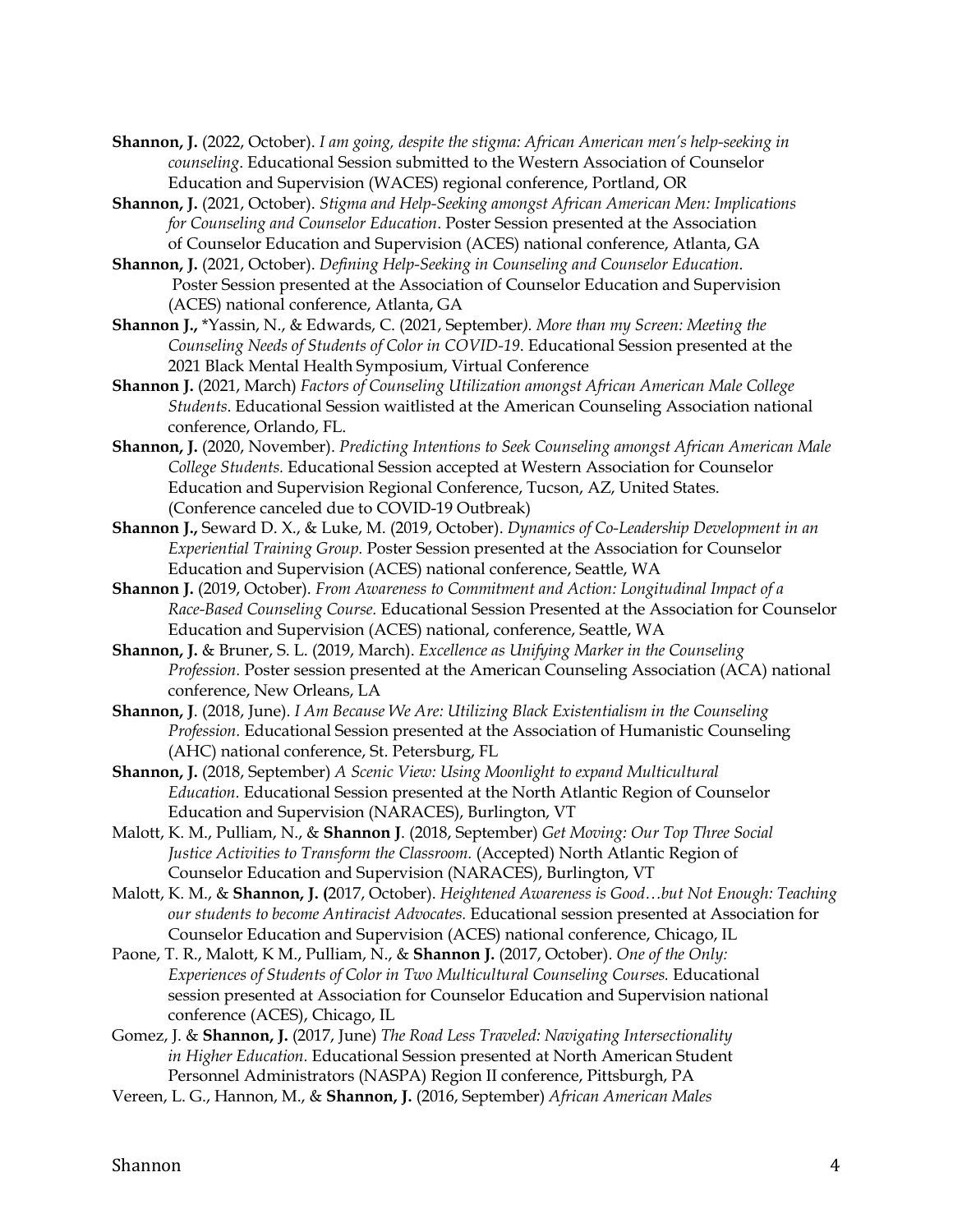*in Counselor Education.* Panel session presented at North Atlantic Region of Counselor Education & Supervision (NARACES), Syracuse, NY

# **INVITED TALKS & PRESENTATIONS**

- **Shannon J.** (2022, February). *On Publication and Dissertation*, Invited guest speaker by Dr. Yanhong Liu for COU 950: Doctoral Internship at Syracuse University
- **Shannon J.** (2021, December). *Your Mental Health Matters*, Invited panelist for Gainesville Alumnae Chapter of Delta Sigma Theta Sorority Inc.
- **Shannon, J.** (2021, November). *Stigma and University Counseling Utilization,* Invited guest lecturer by Dr. Rosie Bauder for ESCE 7932: Psychopathology, Trauma and Crisis Counseling at the Ohio State University
- **Shannon, J.** (2021, July) *Counseling & Advocacy Series*, Invited guest speaker for YouthWorks Day Eleven, Baltimore, MD
- Butler, S. K., Stalknaker-Shoefner, D., & **Shannon, J.** (2021, June) *Juneteenth and Black Mental Health,*  Invited panel presentation in collaboration with American Counseling Association of the State of Washington
- Hyun, J., & **Shannon J**. (2021, June) *Culturally Affirming School Counselors,* Invited presentation in collaboration with Seattle Public Schools, Seattle, WA
- **Shannon, J.** (2020, December) *Graduate Student Writing Retreat*, Invited Guest Speaker on Discussing the process of Writing a Dissertation, Seattle Pacific University Library, Seattle, WA
- **Shannon, J**. (2018, April) *CSI Distinguished Alumni*, Invited Guest Speaker for CSI Induction Ceremony – Mu Upsilon Chapter, Monmouth University, West Long Branch, NJ
- **Shannon, J.** (2018, April) *Black Existentialism: Between Theory and Practice*. Poster Session presented at the Chi Sigma Iota- Sigma Upsilon Chapter Spring Poster Symposium, Syracuse, NY
- Paone, T. R., & **Shannon, J.** (2016, November) *Implicit Bias.* Workshop presented at the Central Jersey Consortium for Excellence & Equity, West Long Branch, NJ

# **RESEARCH ASSISTANTSHIPS**

Graduate Research Assistant, Cornell University May 2019 - October 2019 *The Department of Government* -Research examines how underrepresented persons experiences with civil legal institutions impacts political involvement. -Provide research support to Dr. Jamila Michener -Serve as a primary interviewer for qualitative research Graduate Assistant, Syracuse University August 2017 - May 2020 *Department of Counseling & Human Services* -Serve as clinical supervisor and teaching assistant, as needed -Provided research support to Dr. Derek Seward and Dr. Melissa Luke -Primary investigator on project exploring the development of co-leadership dynamics while leading groups.

Graduate Research Assistant, Monmouth UniversityAugust 2016 – May 2017 *Department of Educational Counseling & Leadership*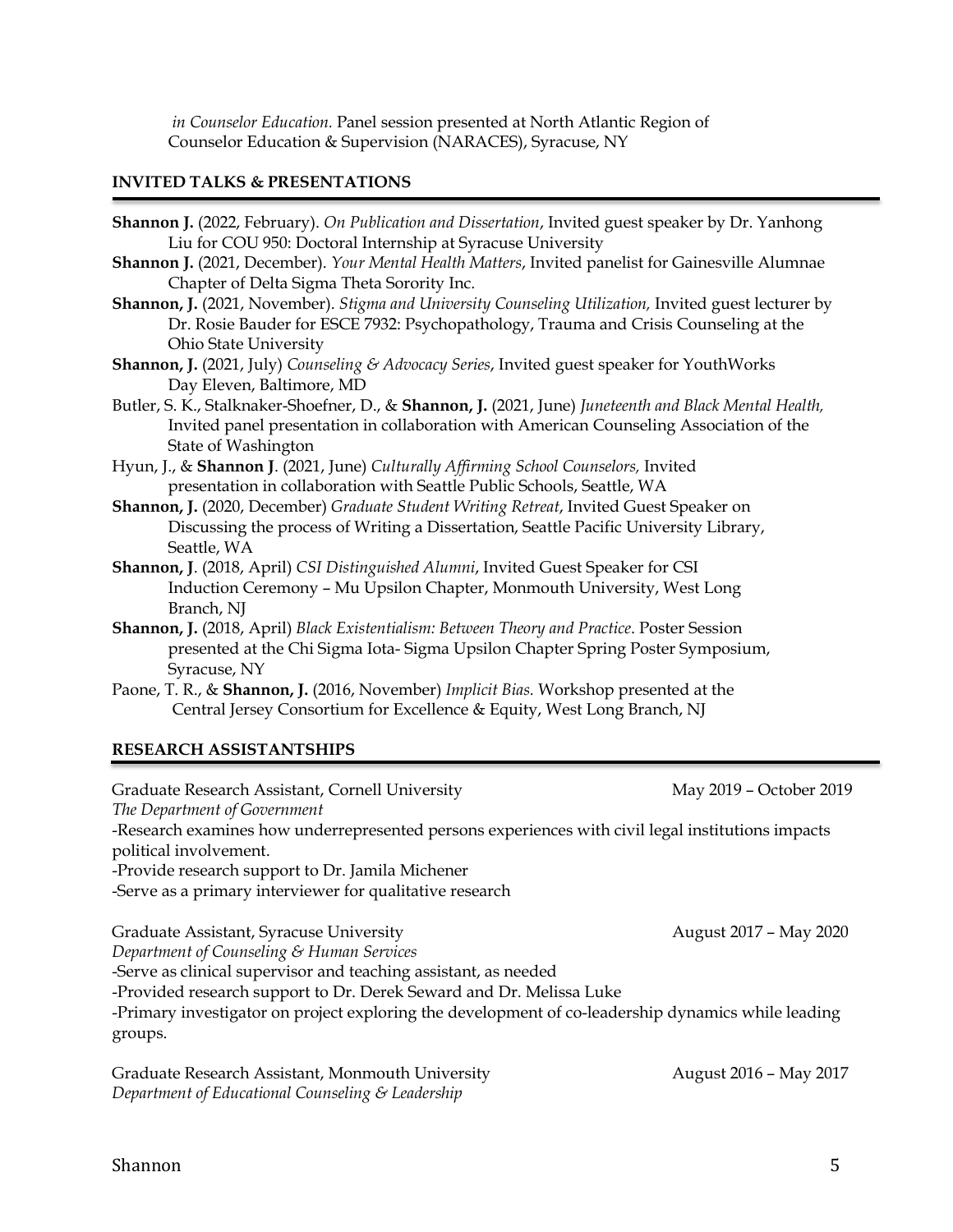-Assisted faculty with data collection, analysis and written reports -Collaborate with Dr. Tina Paone & Dr. Nicole Pulliam on studies related to White counseling students' antiracism development and students of color experiences in counseling programs -Coordinated Consortium for Central Jersey Education and Equity (CJCEE) program

# **DOCTORAL DISSERTATION COMMITTEES**

**Committee Member**, LeAnne Zaire, Clinical Psychology, Seattle Pacific University. Proposal Defended on 7/28/2021. **Title:** *Behavioral and Disciplinary Outcomes of Black Students Who Have Black Teachers*

#### **TEACHING**

Seattle Pacific University Instructor of Record EDCO 6600 – Introduction to Systems Theory (Fall, 2020; Fall 2021) EDCO 6670 – Introduction to School Counseling (Fall, 2020; Fall 2021) EDCO 6673 – Group Counseling Practicum (Winter, 2022) EDCO 6674 – Introduction to Psychoeducational Assessment (Spring, 2021; Spring 2022) EDCO 6676 – Resiliency and Students At-Risk (Fall, 2020; Fall 2021) EDCO 6677 – Multicultural Counseling in the Schools (Spring, 2022) EDCO 6679 – Career Counseling in the Schools (Summer, 2020) EDCO 6930 – Individual Counseling Practicum I (Winter, 2021; Winter 2022) EDCO 6931 – Individual Counseling Practicum II (Spring, 2021) EDCO 6940 – School Counseling Internship (Winter, 2022) Syracuse University Teaching Fellow Future Professoriate Program (FPP) (Fall 2018-Spring 2020) Co-Instructor COU 624 – Theories of Counseling (Fall, 2018) Teaching Assistant COU 626 – Social and Cultural Dimensions of Counseling (Spring, 2020) COU 612 – Professional Orientation and Ethical Practice (Fall, 2019) COU 651 – Crisis Counseling (Summer, 2018) COU 614 – Group Counseling (Spring, 2018)

Guest Lecturer COU 624 – Theories of Counseling (Fall, 2018 COU 585 - General Counseling Methods (Spring 2019)

University Supervisor COU 750 – Practicum COU 790 – Internship

#### **INTERNAL & EXTERNAL FUNDING APPLICATIONS**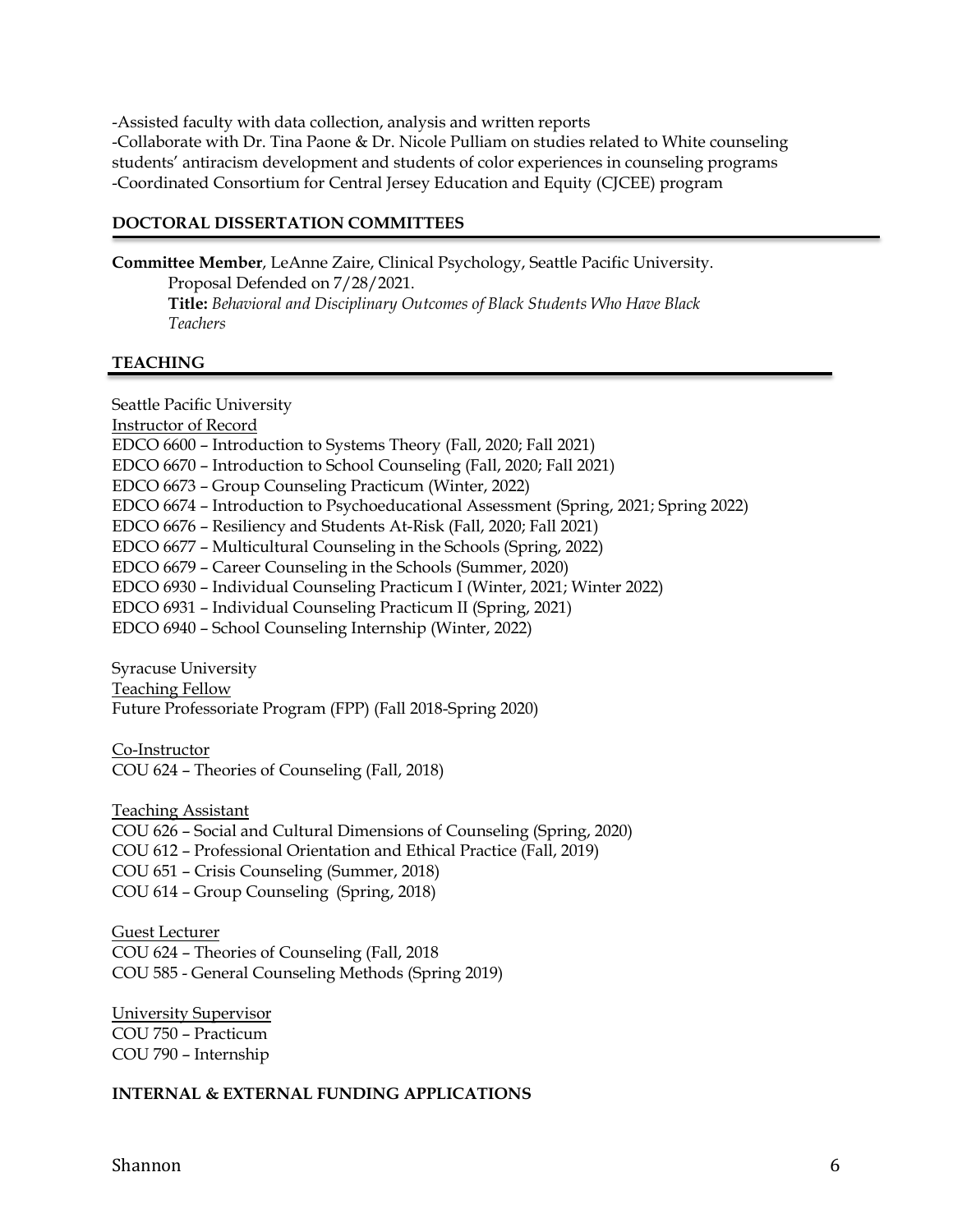2020 Summer Dissertation Fellowship Syracuse University Amount Applied: \$4,000 **Status: Funded**

2020 Research & Creative Grant Competition The Graduate School, Syracuse University Amount Applied: \$500 **Status: Unfunded**

2019-2020 Hackney/Bernard Grant Professional Development Fund Amount Applied: \$400 **Status: Funded**

2018-2019 School of Education Travel Grant Professional Development Fund Amount Applied: \$400 **Status: Funded**

2017-2018 School of Education Travel Grant Professional Development Fund Amount Applied: \$400 **Status: Funded**

2017 NBCC Minority Fellowship Program Doctoral Fellowship Amount Applied: \$24,000 **Status: Unfunded**

#### **CLINICAL ROLES**

Counseling Extern, **Seattle Pacific University Counseling Extern, Seattle Pacific University Counseling Extern**, Seattle *Student Counseling Center* -Individual Counseling -Group Counseling -Crisis Intervention

Success Counselor, **Syracuse University August 2017 – May 2019 August 2017 – May 2019** *School of Information Studies (iSchool)* - Individual Counseling -Advise students who fall below a 2.5 GPA in the iSchool. Address student concerns regarding probation and academic counseling -Work as a part of a team to address developmental issues such as: college transition, familial obligations, academic self-efficacy, college major exploration and barriers to cultural concerns

Residential Hall Assistant, Felician University **August 2016 - May 2017** -Individual Counseling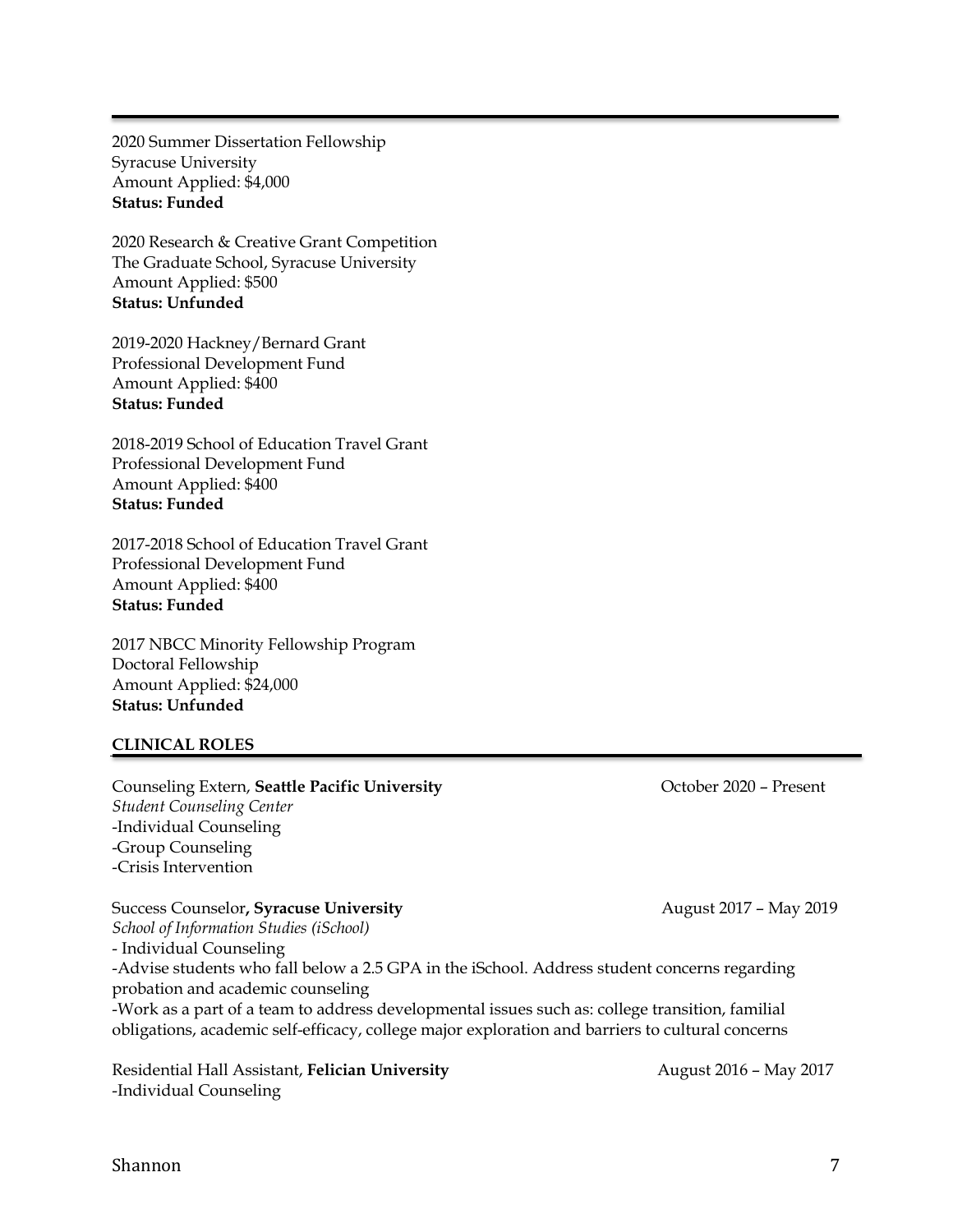-Crisis and On-Call duties

# Campus Minister, **Rutgers University** August 2014 – May 2015 *Central Jersey Church of Christ* -Facilitated weekly group discussions revolved around spiritual, religious and developmental issues for undergraduate students -Individual counseling with undergraduate students -Advised students on religious self-efficacy related Biblical teaching

Teen Minister, **Tampa Bay Church of Christ** May 2013 - August 2014 -Organized weekly group discussions with 24 teenagers over the Tampa Bay Metropolitan area -Collaborated with parental guardians to address spiritual and developmental needs of teenagers -Maintained a weekly caseload of 20 teenagers for individual counseling

# **LEADERSHIP**

| <b>CSI Chapter Faculty Co-Advisor</b><br>Sigma Phi Upsilon Chapter – Seattle Pacific University                                                                                                  | January 2021-Present            |
|--------------------------------------------------------------------------------------------------------------------------------------------------------------------------------------------------|---------------------------------|
| <b>CSI Leadership Fellow</b><br>Chi Sigma Iota International Counseling Honor Society                                                                                                            | May 2019 - May 2020             |
| <b>Emerging Leader</b><br>North Atlantic Region of Counselor Education & Supervision                                                                                                             | September 2018 - September 2019 |
| <b>Chapter President</b><br>Chi Sigma Iota International Counseling Honor Society<br>Sigma Upsilon Chapter - Syracuse University                                                                 | June 2018 - May 2019            |
| <b>Vice President</b><br><b>Education Counseling Student Association</b><br>Monmouth University                                                                                                  | July 2016 - May 2017            |
| <b>INSTITUTIONAL SERVICE</b>                                                                                                                                                                     |                                 |
| Seattle Pacific University<br>School of Education<br>Graduate Curriculum Committee Member                                                                                                        | September 2020-Present          |
| Syracuse University<br>Student Welfare Support Volunteer<br>-Individual Counseling during racial injustice unrest                                                                                | December 2019                   |
| <b>Clinical Placement Assistant</b><br>-Coordinate clinical placement materials between site supervisors and students<br>-Support program coordinators with practicum and internship placements. | August 2018 - May 2019          |

# **PROFESSIONAL SERVICE**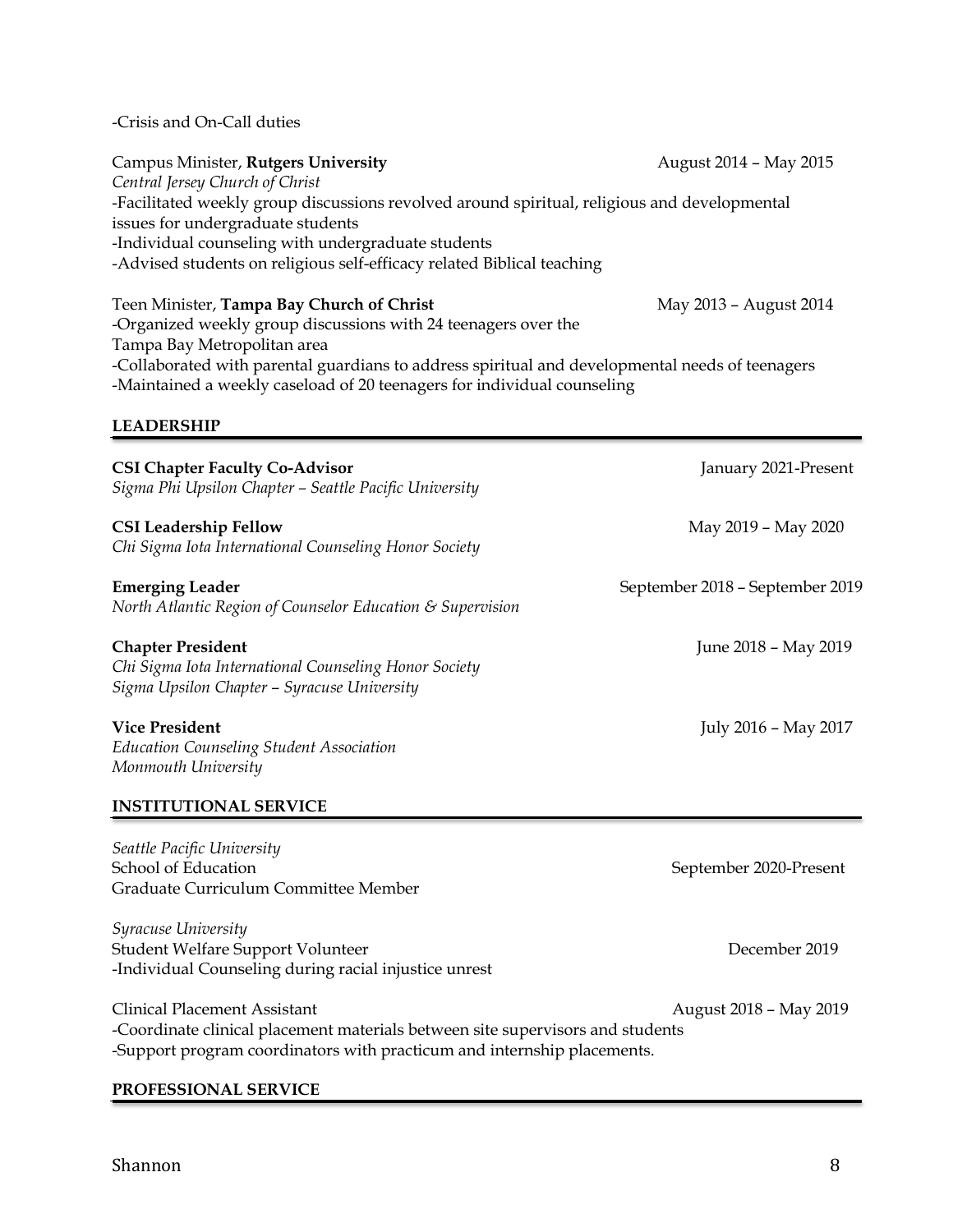| Media Reviewer and Quoted<br>Counseling African American Men by Darrick Tovar-Murray, PhD<br>Course published on psychotherapy.net                     | 2021                                         |
|--------------------------------------------------------------------------------------------------------------------------------------------------------|----------------------------------------------|
| <b>Editorial Board Member</b><br>Journal of Counselor Leadership & Advocacy<br>Journal of College Counseling<br>Journal of Trauma Studies in Education | 2021-Present<br>2021-Present<br>2020-Present |
| Professional Development Committee Member<br>Chi Sigma Iota - International Counseling Honor Society                                                   | 2019                                         |
| Counselor's Bookshelf Reviewer<br>Chi Sigma Iota - International Counseling Honor Society                                                              | 2019-Present                                 |
| Networking & Regional Grants Reviewer<br>Chi Sigma Iota - International Counseling Honor Society                                                       | 2019                                         |
| Conference Proposal Reviewer<br>Association of Counselor Education & Supervision (ACES)<br>Western Association of Counselor Education & Supervision    | 2021<br>2020                                 |
| Conference Volunteer<br>Association of Counselor Education & Supervision (ACES)                                                                        | 2017                                         |

# **HONORS, AWARDS & DISTINCTIONS**

- School of Education Doctoral Prize Award Recipient **Syracuse University** (2020-2021)
- Awarded CSI Leadership in Counseling Fellowship, **Chi Sigma Iota** (Spring 2019)
- Awarded Graduate Teaching Assistantship in Counseling, **Syracuse University** (Fall 2017)
- Dean's Excellence in Student Affairs Award Recipient, **Monmouth University** (Spring 2017)
- Chi Sigma Alpha (Student Affairs Honor Society), (Spring 2017)
- Chi Sigma Iota (Counseling Student Honor Society), (Spring 2016)
- Graduate Council Advisory Board Member, **Monmouth University** (Spring 2017)
- Awarded Graduate Assistantship in Fraternities & Sorority Life, **Monmouth University** (Fall 2016)
- Awarded Graduate Assistantship in Educational leadership, **Monmouth University** (Spring 2016)

# **PROFESSIONAL AFFILIATIONS**

- **American Counseling Association (ACA)**
- Association of Counselor Education & Supervision (ACES)
- Western Region the Association of Counselor Education & Supervision (WACES)
- Association of Multicultural Counseling & Development (AMCD)
- Counselors for Social Justice (CSJ)
- Chi Sigma Iota International Counseling Honor Society (CSI-I)
- Association of Humanistic Counseling (AHC)
- National Board of Certified Counselors (NBCC)